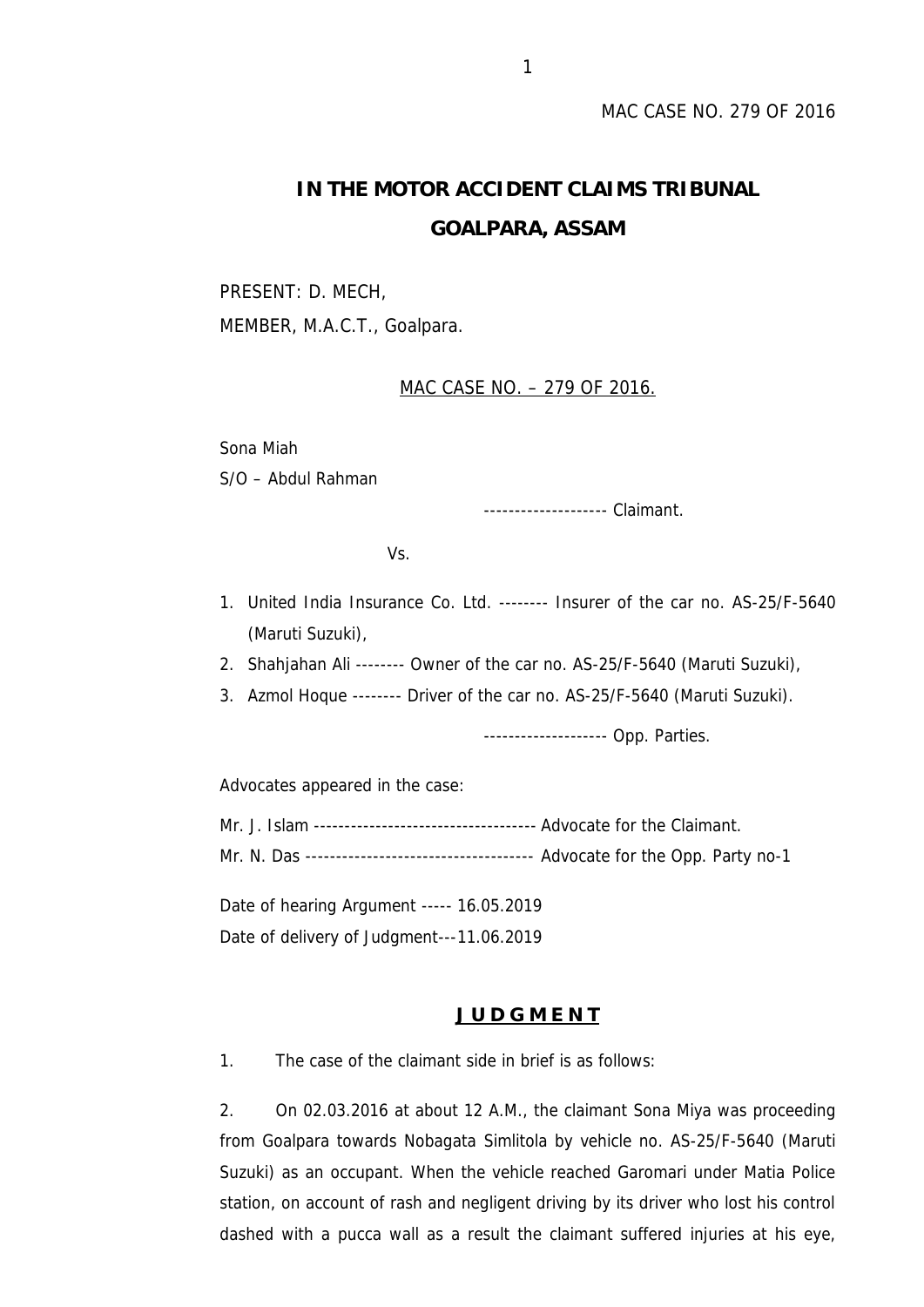nose and head. Soon after the accident the claimant was admitted at Hayat Hospital for treatment. He also had to undergo treatment at G.M.C.H. & regional dental hospital at Guwahati.

3. Regarding the accident one Mirza Osman Goni lodged an FIR with the O/C of Matia P/s whereupon Matia P/S Case no-78/2016 (G.R. No. 949/2016) is registered, investigated & on close of investigation submitted charge sheet against the Opp. Party no-3, driver of the offending vehicle u/s 279/338 IPC.

4. The Opp. Party No-1, United India Insurance Co. Ltd., Opp. Party No-2 & Opp. Party No-3 the owner & driver of the offending vehicle, contested the case by filing their written statements.

5. The Opp. Party No.1, United India Insurance Co. Ltd., in its W.S. besides denying all the averments made in the claim petition, stated inter-alia, that the policy no-1301053115P110199348 against the offending vehicle is a private car liability only policy and under the said policy no occupant is covered. The claimant is an occupant of a private vehicle; as such the insurance company has no liability to cover the risk of the occupant of a private car. It is further stated that, the claimant has to produce all police documents pertaining to the case and also to establish that he was travelling by the offending vehicle.

6. The owner & driver of the vehicle Opp. Party No-2 & 3 inter-alia stated that, the vehicle is insured with the Opp. Party no-1, & it was valid at the relevant time of the accident. The driver had also effecting driving license no. AS- 1820160014557 at the time of the accident. As such they have no responsibility to indemnify the claimant.

7. Upon the pleadings of both sides, the following issues are found to be proved for the just decision of the cases:

I. Whether the claimant Sona Miya sustained injuries in the alleged Motor Vehicle accident dated 02.03.2016 involving the vehicle bearing registration no. AS-25/F-5640 (Maruti Suzuki) and whether the said accident had taken place due to rash and negligent driving of the aforesaid vehicle?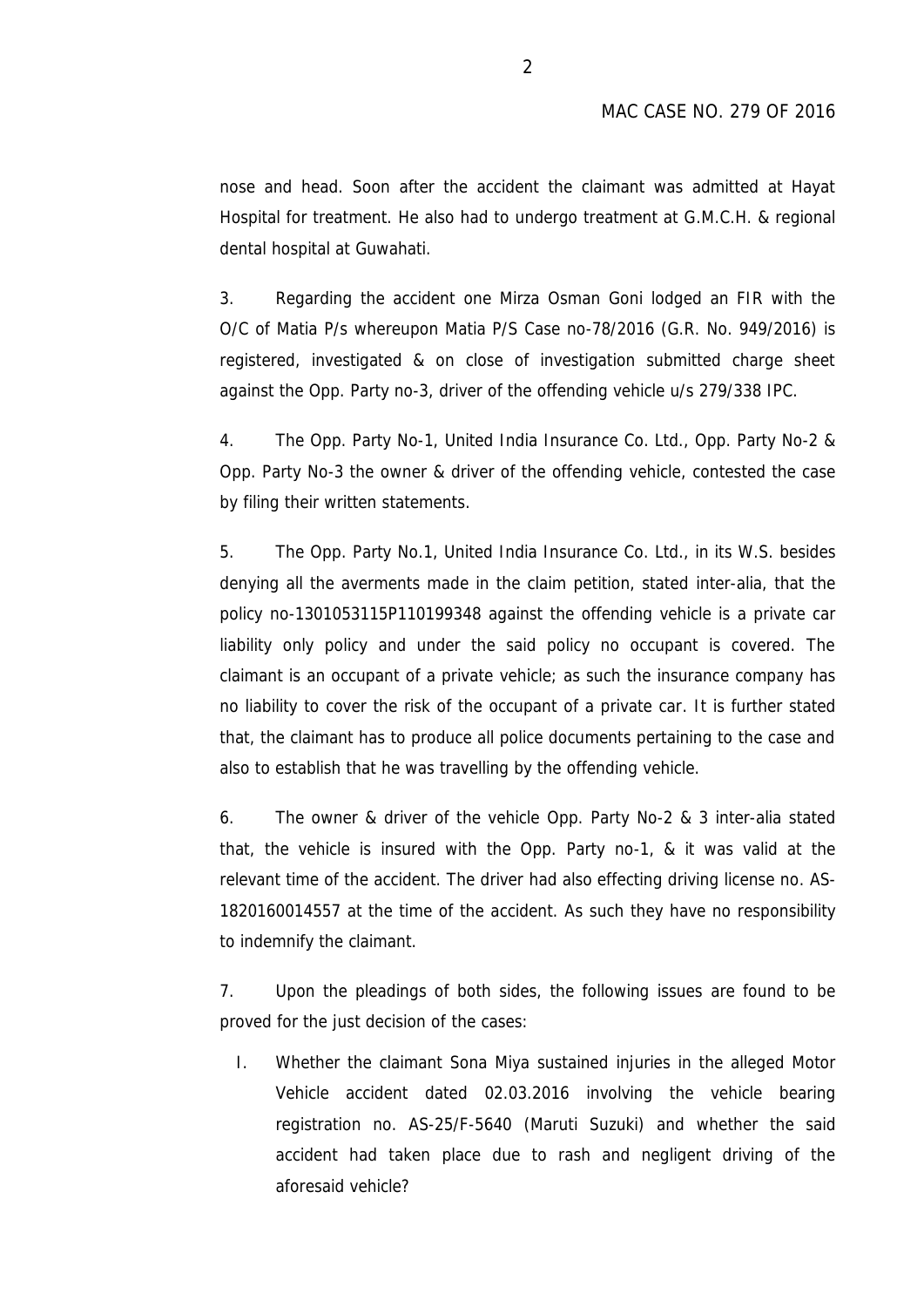II. Whether the claimant side is entitled to compensation and if yes, to what extent and by whom amongst the Opp. Parties, the said compensation amount will be payable?

8. To prove the case, the claimant examined himself as PW-1 & During the examination of the claimant he exhibited some documents as follows-

- i. Ext. no-1: Accident Information Report,
- ii. Ext. no-2: Certified copy of F.I.R,
- iii. Ext. no-3: Copy charge sheet,
- iv. Ext. no-4: Copy seizure list,
- v. Ext. no-5: Copy MVI report
- vi. Ext. no-6: Certified copy injury report,
- vii. Ext. nos-7 to 10: Advice slips,
- viii. Ext. nos-11 to 12: X-Ray reports,
- ix. Ext. no-13: Medical report,
- x. Ext. no-14: Medical bill,
- xi. Ext. no-15: Medical report,
- xii. Ext. nos-16 to17: X-ray Plates.

9. The Opp. Party No-1 insurer side in order to disown its liability examined Mr. Amitava Modak as DW-1 who has exhibited the policy being marked as Ext. no-A.

10. Heard Argument from the learned advocate of both sides. In fact both the ld. counsel for the respective parties submitted their written argument wherein cited some case laws decided by Hoble Supreme court & various Honble. High Courts. I have perused the materials on record and after consideration of the same, the issues are decided as under:

#### ISSUE NO - I

(I) The claimant has averred in his claim petition and also stated in his evidence that on 02.03.2016 at about 12 A.M., he was proceeding from Goalpara towards Nobagata Similtola by vehicle no. AS-25/F-5640 (Maruti Suzuki) as an occupant. When the vehicle reached Garomari under Matia Police station, on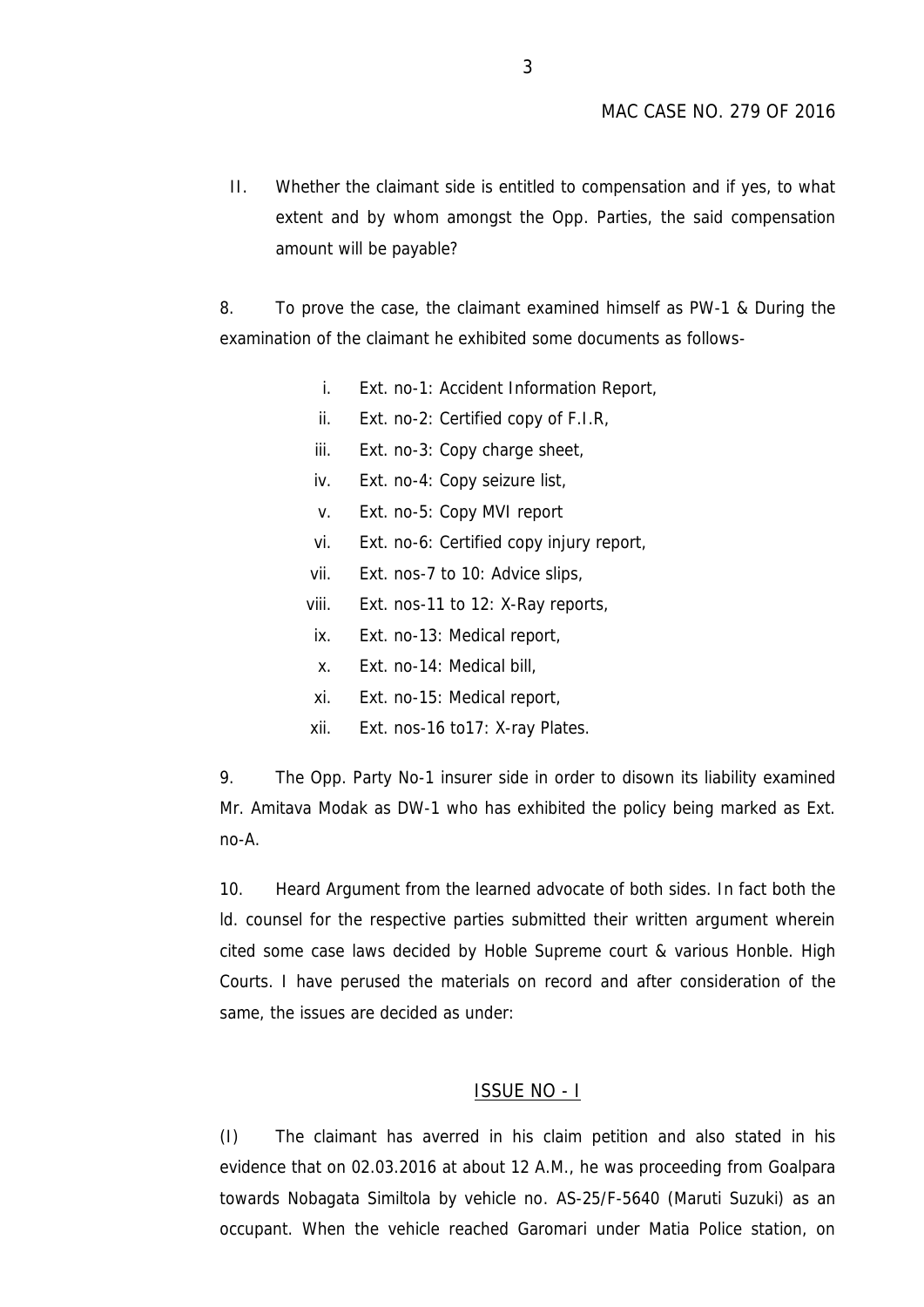account of rash and negligent driving by its driver lost his control over the vehicle & dashed with a pucca wall as a result he suffered injuries at his eye, nose & head. Soon after the accident he was admitted at Hayat Hospital for treatment. He also had to undergo treatment at G.M.C.H. & regional dental hospital at Guwahati. Regarding the accident one Mirza Osman Goni lodged an FIR with the O/C of Matia P/s whereupon Matia P/S Case no-78/2016 (G.R. No. 949/2016) is registered, investigated & on close of investigation submitted charge sheet against the Opp. Party No-3, driver of the offending vehicle u/s 279/338 IPC. He further deposed that, he incurred Rs.1,00,000/- as medial expenditure. He is a vegetable vendor used to earn Rs.15,000/- per month.

(II) Examined the AIR (Ext. no-1) & other the Police documents pertaining n to Matia P/S Case no-78/2016 (G.R NO-949/2016). It is evident that, the I/O investigated the case and on being found a prima facie case u/s279/338 against the driver of the vehicle no. AS-25/F-5640 (Maruti Suzuki) & submitted charge sheet (Ext. no-3).

(III) In support of the oral evidence, the claimant has submitted before the Tribunal, the aforesaid documents viz,. the Accident Information Report (Ext. no-1), FIR (Ext. no-2), Charge sheet (Ext. no-3) seizure list (Ext. no-4) MVI report( Ext. no-5), medical advice slips(7 to 10) , cash memos (Ext. No-14), injury report (Ext. no-6), X-ray plates (Ext. no-16 to 17) etc. The factum of accident involving the offending vehicle and sustaining of injuries by the claimant, remained unshaken in his cross-examination. Indeed, the factum of the claimant having sustained injuries is also not in dispute. The Opp. Party side did not adduce any rebuttal evidence denying the accident causing injuries upon the claimants. Even the Opp. Party no-3, the driver of the offending vehicle who had personal knowledge regarding the accident, only filed W.S. in the case and there after opted not to proceed in the case and avoided the witness box. *It is held in Lallamma Vs. Balaji And Ors.,2004 ACJ, Karnataka High Court in para no 4 that,' filing of the charge sheet against the driver is also a prima facie case to hold that the driver of the said lorry was responsible for the accident and burden shifts on him to prove the same."*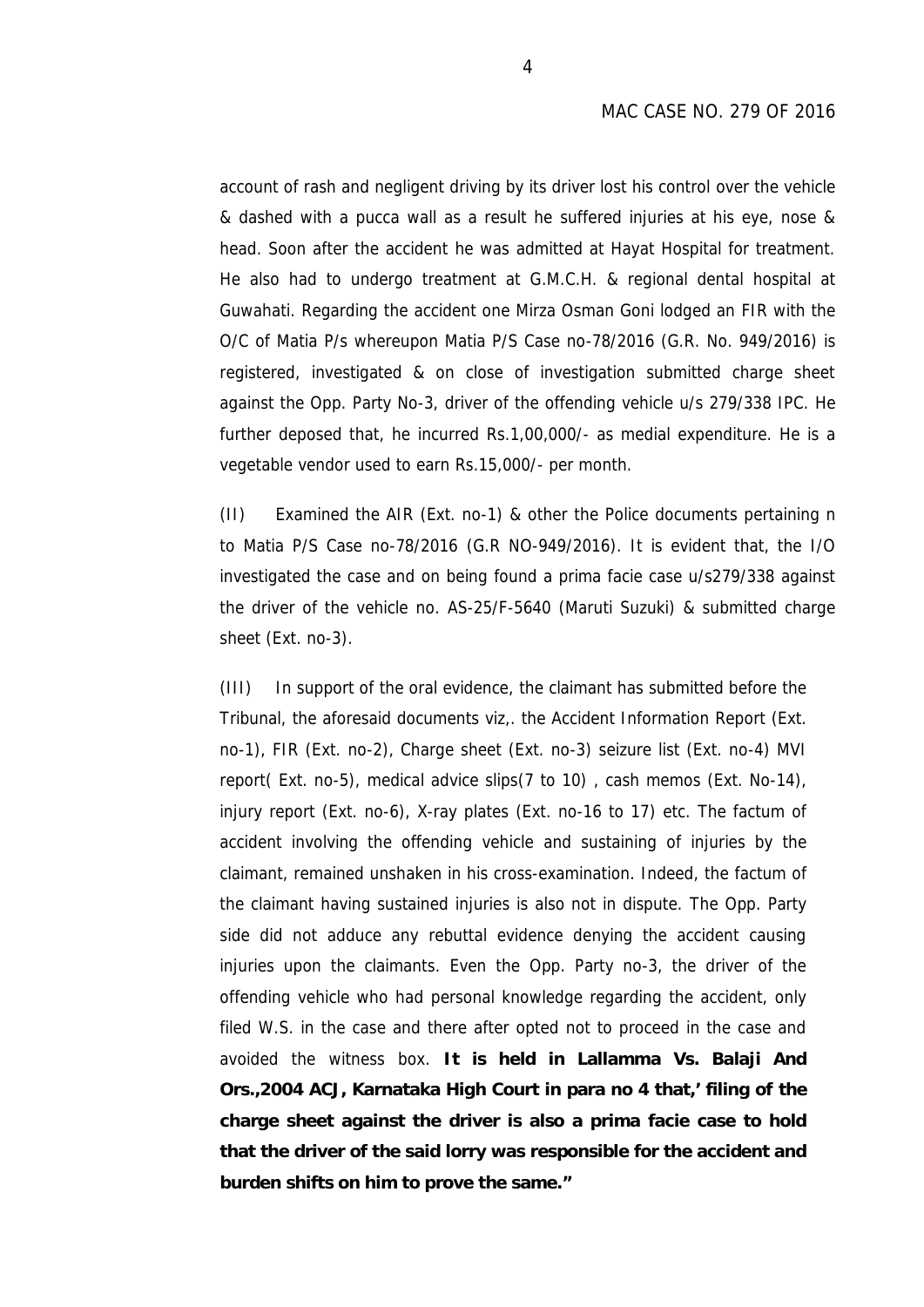(IV) In view of the above evidence of the claimant side and in the absence of any evidence contrary thereto, there can be no escape from the conclusion that the accident causing injuries upon the person of the claimant, had taken place due to use of the vehicle bearing registration no. AS-25/F-5640 (Maruti Suzuki). Hence, this issue is decided in favour of the claimant side.

## ISSUE NO - II

(I) In view of the discussion and decision made in Issue no-I, I am of the opinion that the claimant side of the case is entitled to compensation in the claim petition.

(II) Now, coming to the quantum of compensation which the claimant side of the case is entitled to, is assessed as under:

(III) The claimant Sona Miah aged about 36 years as PW-1 in his evidence stated that due to the accident, he had sustained grievous injuries at his eyes, nose, head, chest and multiple injuries over his body. I have examined the injury report (Ext. no-6) wherein found that, the claimant suffered simple injury over his eyebrows & radish left eye & simple injury at his nose, face & teeth (Ext. no- 8, 11, 12 & 13). He in his evidence stated that he had incurred Rs. 1,00,000/- (Rupees one lakh) only towards his treatment as medical expenditure. In support of the injuries sustained by the claimant and the treatment underwent thereof, he has submitted before the Tribunal, X-Ray Plate being marked as Ext. No-16 & 17 & other medical documents as medical evidence.

(IV) I have scrutinized the medical bill Ext. no-14 issued by Hayat hospital & found that, the claimant incurred Rs.400/- as medical expenditure.

(V) As per evidence available on record, I don't find that, the claimant had to undergone treatment at G.M.C.H or any other hospital as an indoor patient. As the claimant has undergone treatment, has incurred some expenditure towards medical treatment, conveyance, maintaining attendants, food etc. and therefore, the claimant is entitled to some amount of pecuniary damages as incidental expenditure. As the claimant has sustained injuries so, I am of the opinion that the claimant is entitled to some amount of non-pecuniary damages on account of pain, shock and suffering under which he had to pass over.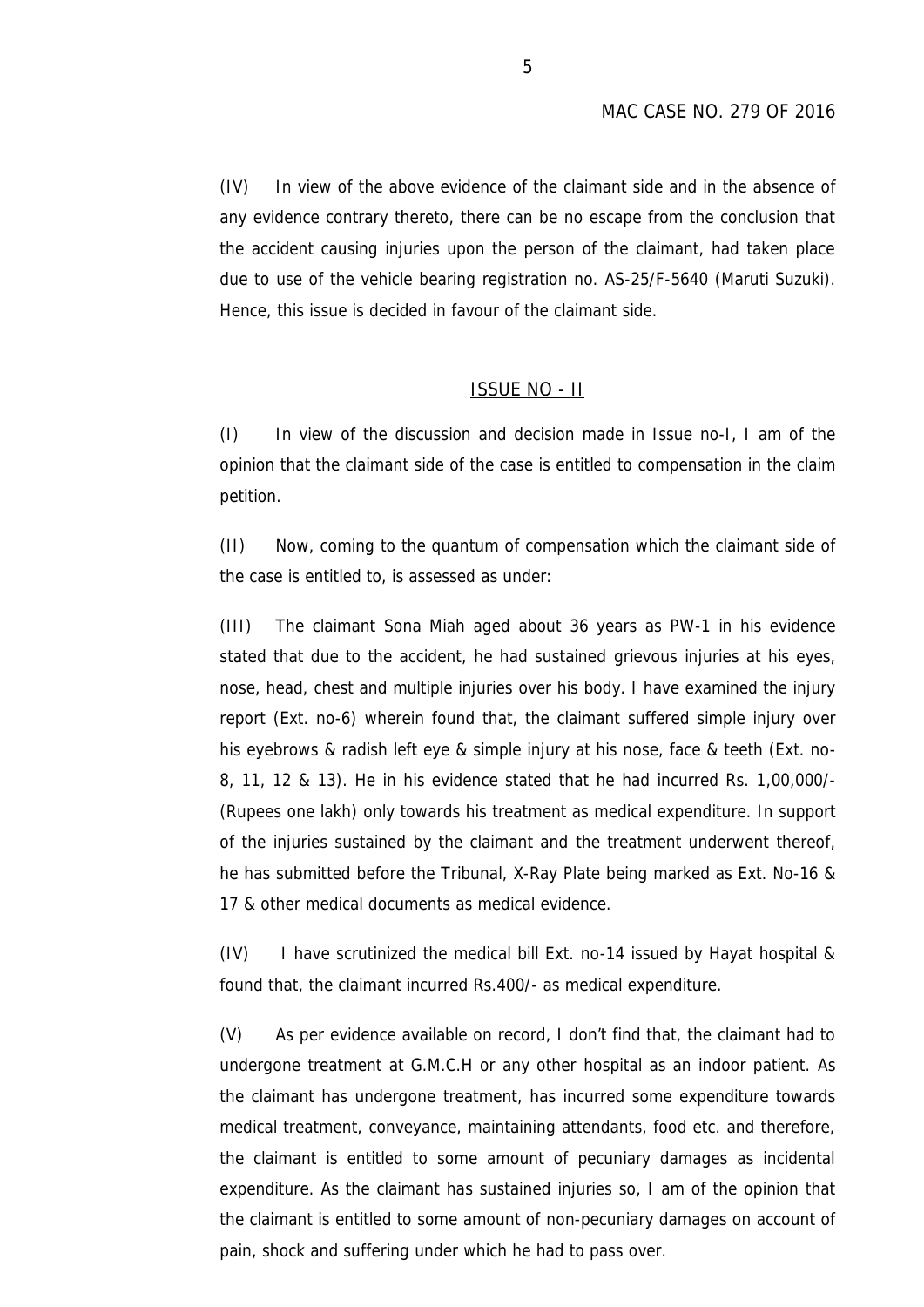(VI) Thus, having considered the facts and circumstances of the case and the nature of injuries sustained by the claimant and the expenditure incurred thereof, just and reasonable compensation which the claimant is entitled to is assessed as under.

| Pain, shock and suffering ------------------------- Rs. 15,000.00 |          |  |
|-------------------------------------------------------------------|----------|--|
| Incidental charges -------------------------------- Rs.           | 5,000.00 |  |
| Medical expenditure ------------------------------ Rs.            | 400.00   |  |

Twenty thousand four hundred) only.

(VII) Now, coming to the question as to who amongst the opposite parties will have to satisfy the award. There is no dispute regarding the insurance policy of the offending vehicle at the time of accident with the Opposite Party no-1, United India Insurance Co. Ltd.

(VIII) In the case in hand, it is found from the evidence of DW-1 that, the policy no- 1301053115P110199348 against the vehicle no. AS-25/F-5640 is a private car Liability so under this policy no occupants are covered. As per the evidence of DW-1 the instant policy does not cover the risk of the occupant/gratuitous passenger of a private car. I have examined the insurance policy (Ext. no-A) & found that, the Ext. no-A is an act policy, but not package/comprehensive policy and also no extra premium paid for the insurance coverage of the occupant.

(IX) **In "The Branch Manager, The New India Assurance Co. Ltd. Vs. Mahadev Pandurang Patil and Another", reported in ILR 2011 KAR 850, it is held that, "it is settled law that if the Insurer has not collected extra premium, it is not liable to cover the risk of the occupants of the said Jeep. It is worthwhile to extract the relevant paragraph 17, which reads thus:**

**In view of the authoritative pronouncement of the Apex Court holding that an occupant/inmate/passenger in a private car, is not a third party, the finding recorded by the tribunal that the insurance policy issued covers the risk of such persons and therefore the insurance company is liable to pay compensation amount is illegal and**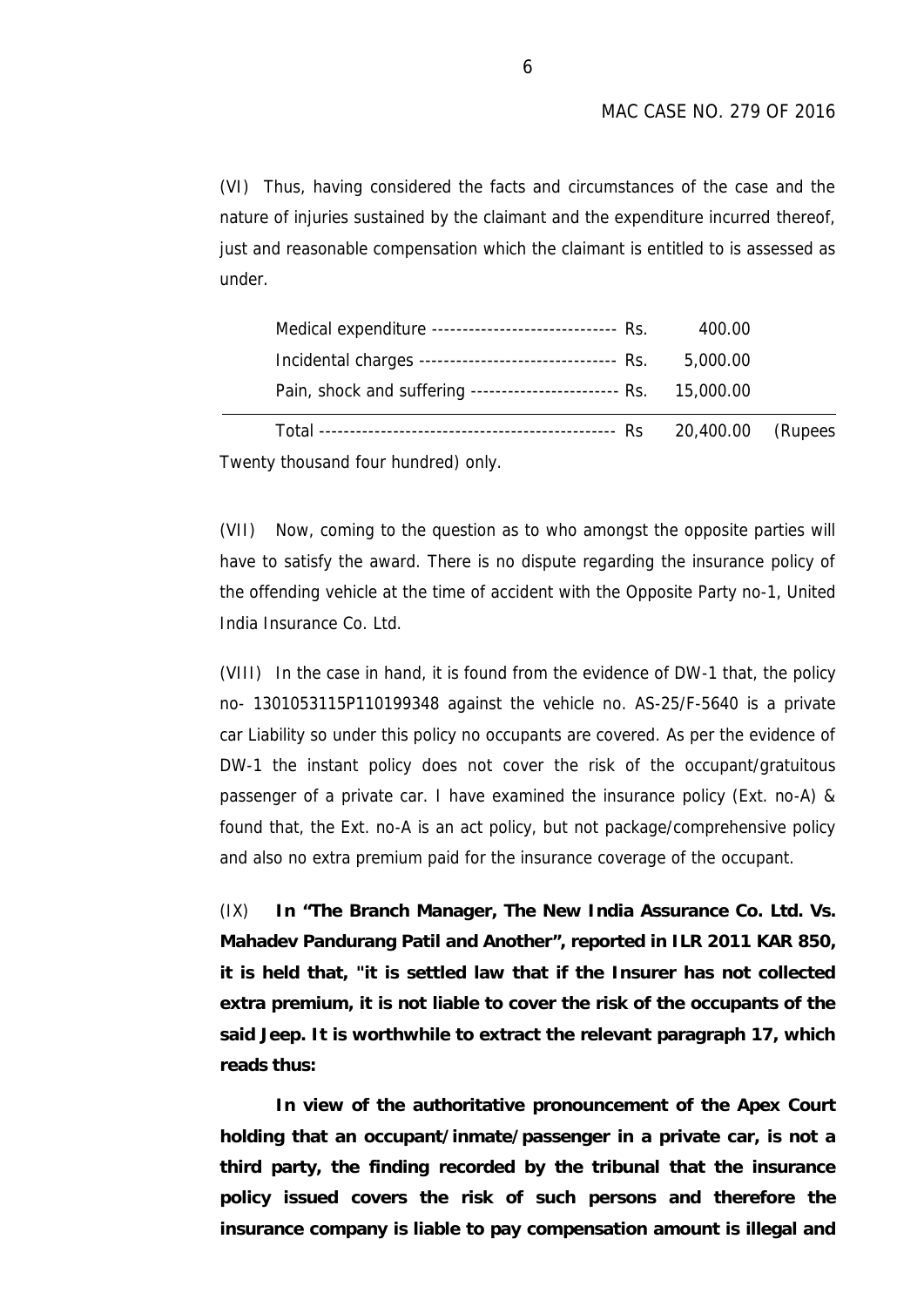**contrary to the law declared by the Apex Court. In fact, in the policy, no additional premium is received by the insurance company to cover the risk of such persons. It is clear from the terminology used in the policy which fact is not in dispute. In one of the cases, additional premium is collected to loading the risk of third party only, as is clear from the policy that loading was not meant to cover risk of inmates of a private car and therefore, merely because an additional premium is collected under the said policy, it cannot be inferred that the risk of inmates of a car are covered. The words are specific that the loading is done in order to cover only third party risk, it is not a case of additional premium being collected to cover the risk of inmates along with third parties. Therefore, in the facts of this case, we are satisfied, as the insured has not paid additional premium and the insurance company has not collected any additional premium, the risk of the occupants of a private car was not covered. Therefore, liability foisted on the insurance company cannot be sustained and accordingly, it is hereby set aside." (emphasis supplied) Therefore, it can be seen that, in the instant case, it is not the case of the owner of the offending vehicle that he has paid extra premium to cover the risk of the inmates of the Jeep nor it is established that the Insurer has collected extra premium, covering the risk of the occupants of the Jeep. Hence, having regard to the well settled law laid down in the aforementioned decision, we are of the considered view that the direction issued by Tribunal to the appellant Insurer to indemnify the award cannot be sustained and is liable to be set aside.**

(X) It is clear from the materials on record that though at the time of accident, the offending vehicle was insured with Opp. Party no-1, but the said policy is not comprehensive/package policy & no any additional premium paid for covering the risk of the occupant, so the Opp. Party no-1 has no responsibility to indemnify the claimant. Accordingly the Opp. Party no-1, United India Insurance Co. Ltd. is exempt from liability to satisfy the award.

(XI) The Opp. party no-2 the owner of the vehicle no. AS-25/F-5640 (Maruti Suzuki) has the liability to pay the compensation to the claimant.